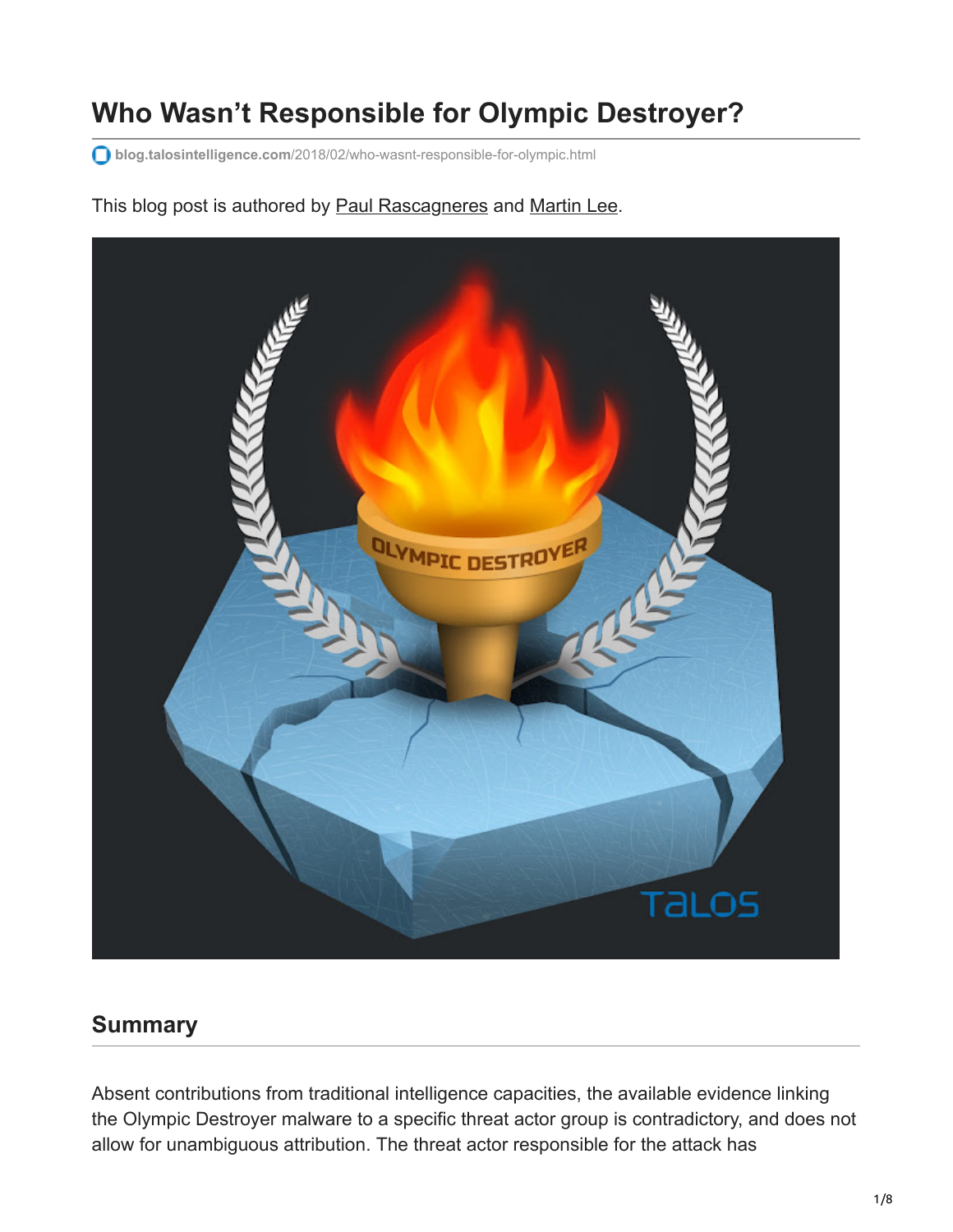purposefully included evidence to frustrate analysts and lead researchers to false attribution flags. This false attribution could embolden an adversary to deny an accusation, publicly citing evidence based upon false claims by unwitting third parties. Attribution, while headline grabbing, is difficult and not an exact science. This must force one to question purely software-based attribution going forward.

# **Introduction**

The Olympic Games in Pyeongchang, South Korea were disrupted by a cyber attack earlier this month. Reportedly, the attack resulted in the Olympic website being knocked offline, meaning individuals could not print their tickets. Reporting on the opening ceremony was also degraded due to WiFi failing for reporters on site. On Feb. 12, Talos published a blog detailing the functionality of the malware [Olympic Destroyer](http://blog.talosintelligence.com/2018/02/olympic-destroyer.html) that we have identified with moderate confidence as having been used in the attack.



Example press quotes suggesting attribution for Olympic Destroyer.

The malware did not write itself, the incident did not happen by accident, but who was responsible? Attributing attacks to specific malware writers or threat actor groups is not a simple or exact science. Many parameters must be considered, analysed and compared with previous attacks in order to identify similarities. As with any crime, criminals have preferred techniques, and tend to leave behind traces, akin to digital fingerprints, which can be found and linked to other crimes.

In terms of cyber security incidents, analysts would look for similarities for attributes such as:

- Tactics, Techniques and Procedures (TTPs) (how the attacker conducted the attack)
- Victimology (the profile of the victim)
- Infrastructure (the platforms used as part of the attack)
- Indicators of Compromise (IOCs) (identifiable artifacts left during an attack)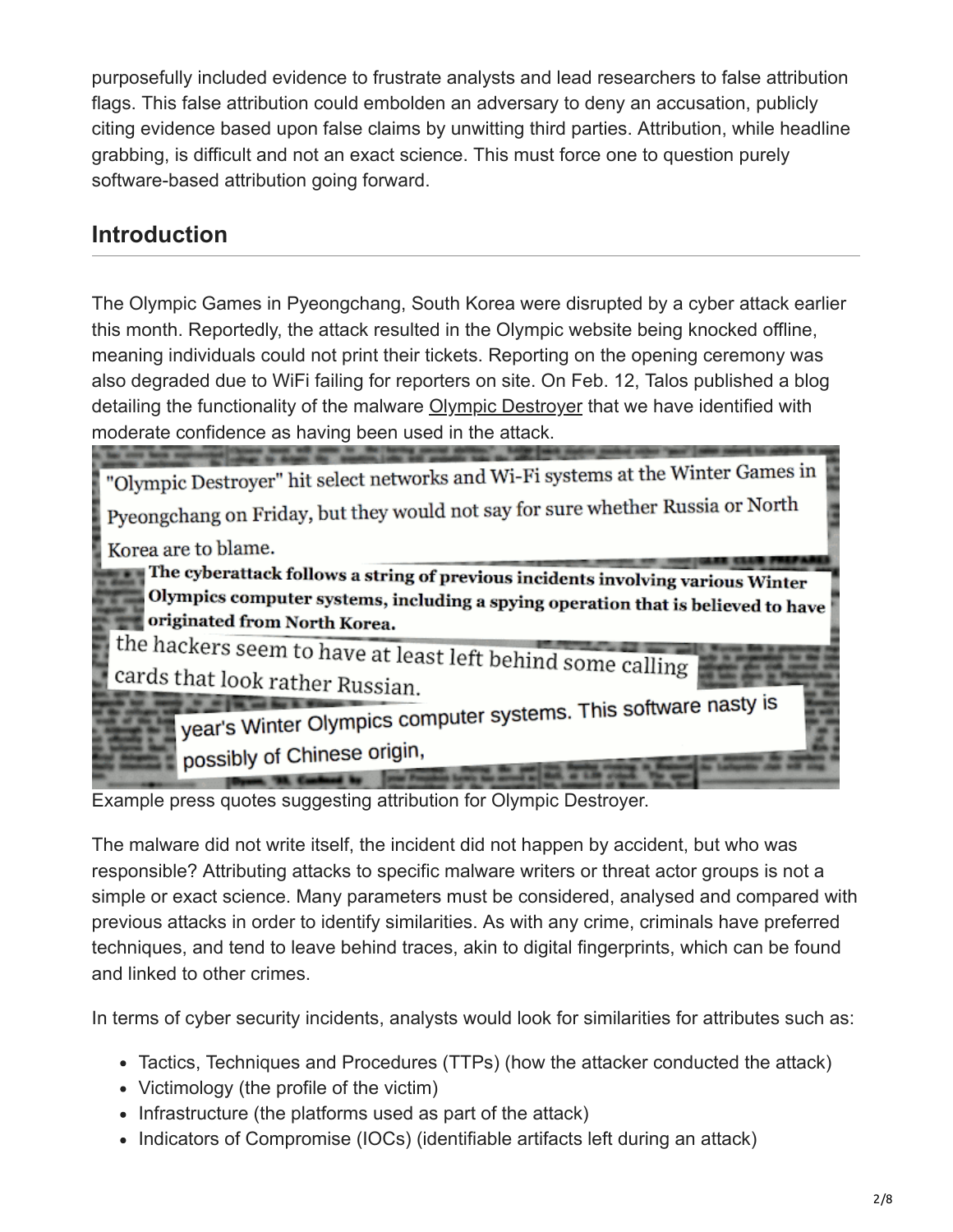• Malware samples (the malware used as part of the attack)

One of the strengths of software engineering is the ability to share code, to build applications on top of libraries written by others, and to learn from the success and failures of other software engineers. The same is true for threat actors. Two different threat actors may use code from the same source in their attacks, which means that their attacks would display similarities, despite being conducted by different groups. Sometimes threat actors may choose to include features from another group in order to frustrate analysts and try to lead to making a false attribution.

In the case of Olympic Destroyer, what is the evidence, and what conclusions regarding attribution can we make?

# **Olympic Destroyer Lineup of Suspects**

#### **The Lazarus Group**

The Lazarus Group, also referred to as Group 77, is a sophisticated threat actor that has been associated with a number of attacks. Notably, a spinoff of Lazarus, referred to as the Bluenoroff group, conducted attacks against the SWIFT infrastructure in a bank located in Bangladesh.

The filename convention used in the SWIFT malware, as described by **[BAE Systems](https://baesystemsai.blogspot.com/2016/04/two-bytes-to-951m.html)**, was: evtdiag.exe, evtsys.exe and evtchk.bat.

The Olympic Destroyer malware checks for the existence of the following file: %programdata%\evtchk.txt.

There is a clear similarity in the two cases. This is nowhere near proof, but it is a clue, albeit weak.

Further evidence is found in similarities between Olympic Destroyer and the wiper malware associated with Bluenoroff, again described by [BAE Systems.](https://baesystemsai.blogspot.com/2016/05/cyber-heist-attribution.html) In this example, the Bluenoroff wiper is on the left, and the Olympic Destroyer wiper function on the right: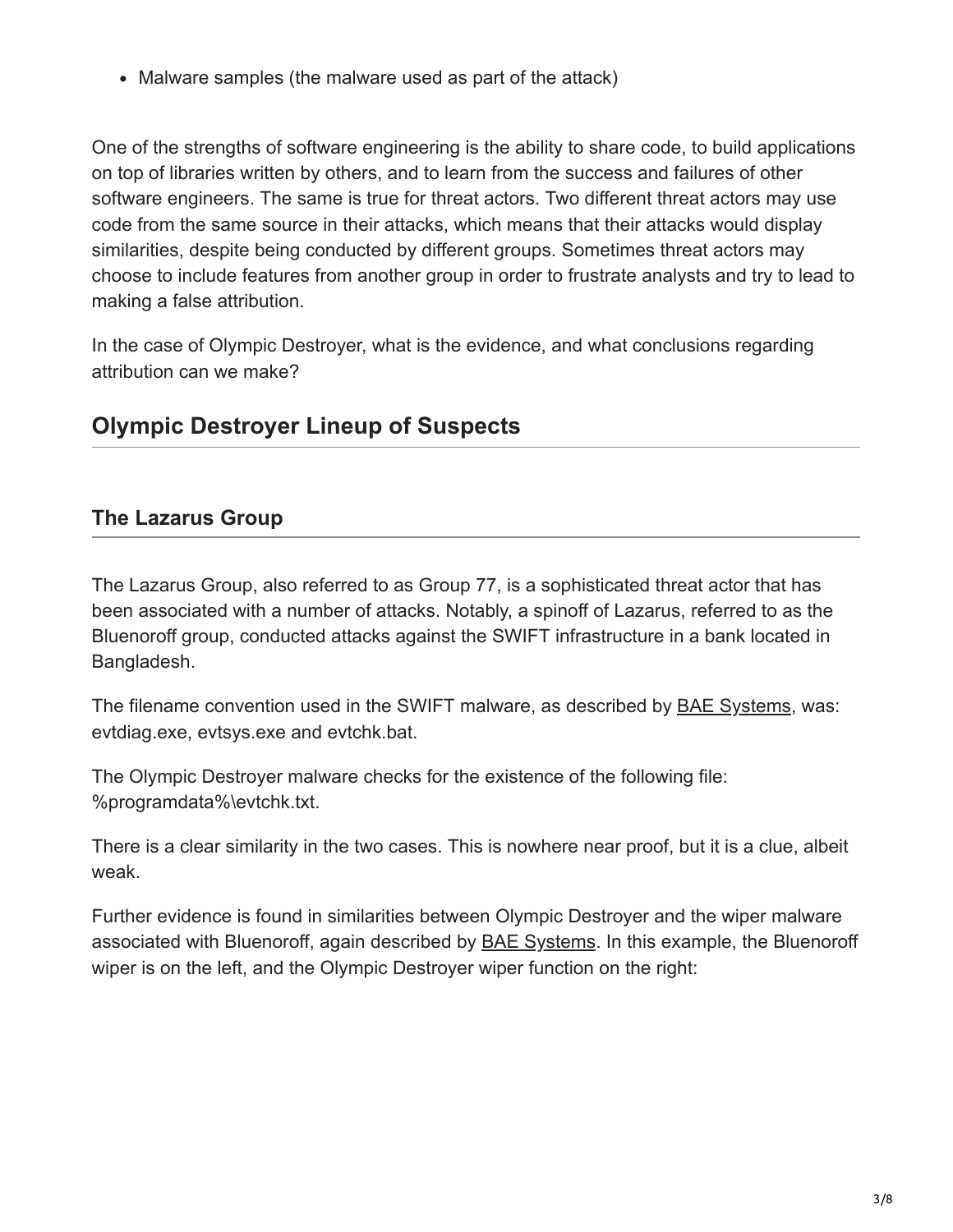

Clearly, the code is not identical, but the very specific logic, of wiping only the first 0x1000 bytes of large files is identical and unique to both cases. This is another clue, and stronger evidence than the file name check.

However, both the file names used by Bluenoroff and the wiper function are documented and available to anyone. Our actual culprits could have added the file name check, and mimicked the wiper function simply in order to implicate the Lazarus group and potentially distract from their true identity.

Olympic Destroyer sample: 23e5bb2369080a47df8284e666cac7cafc207f3472474a9149f88c1a4fd7a9b0 Bluenoroff sample #1: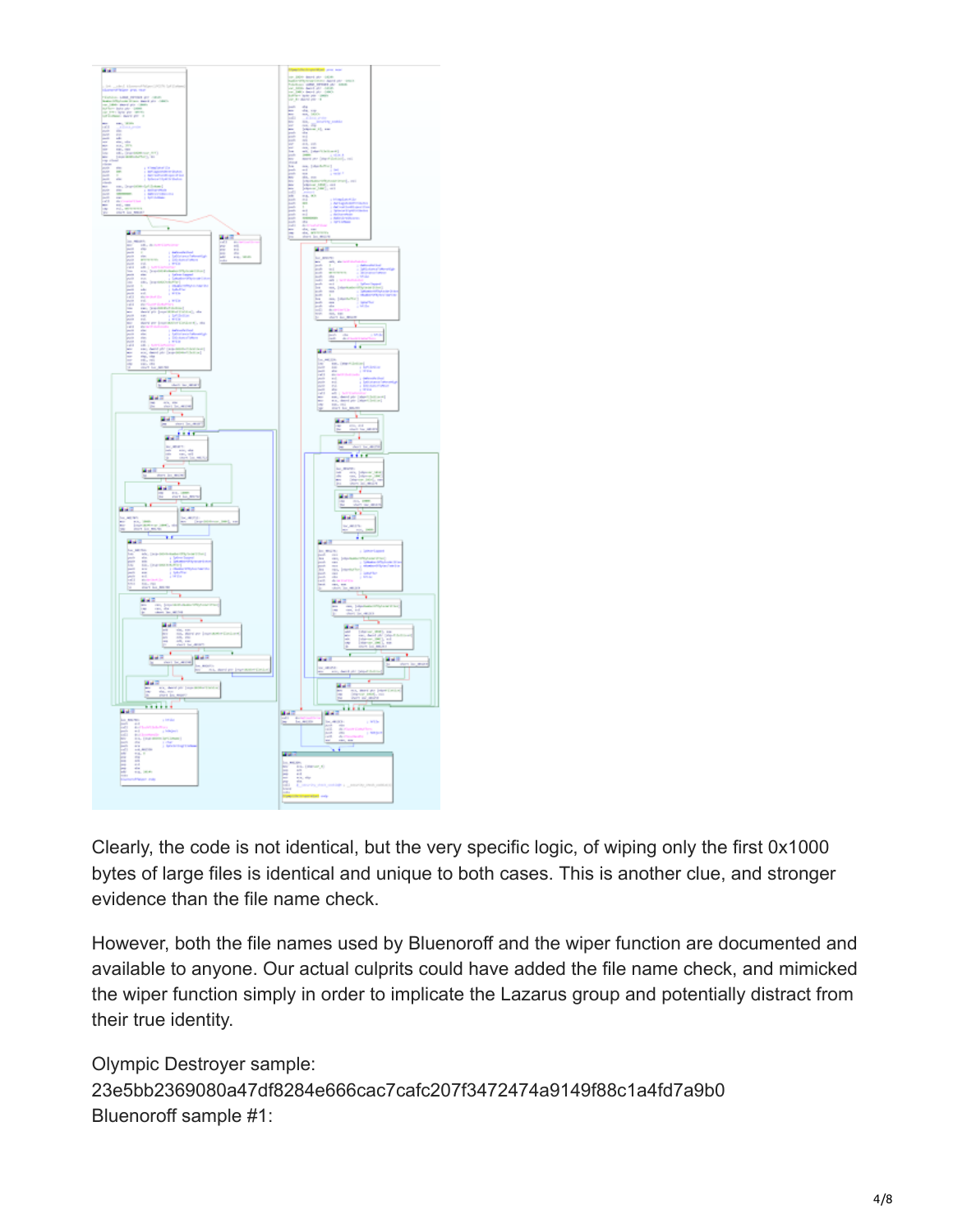ae086350239380f56470c19d6a200f7d251c7422c7bc5ce74730ee8bab8e6283 Bluenoroff sample #2: 5b7c970fee7ebe08d50665f278d47d0e34c04acc19a91838de6a3fc63a8e5630

# **APT3 & APT10**

[Intezer Labs](http://www.intezer.com/2018-winter-cyber-olympics-code-similarities-cyber-attacks-pyeongchang/) spotted code sharing between Olympic Destroyer and malware used in attacks attributed to APT3 and APT10.

Intezer Labs identified that Olympic Destroyer shares 18.5 percent of its code with a tool used by APT3 to steal credentials from memory. Potentially, this is a very strong clue. However, the APT3 tool is, in turn, based on the open-source tool, Mimikatz. Since Mimikatz is available for download by anyone, it is entirely possible that the author of Olympic Destroyer used code derived from Mimikatz in their malware, knowing that it had been used by other malware writers.

Intezer Labs also spotted similarities in the function used to generate AES keys between Olympic Destroyer and APT10. According to Intezer Labs, this particular function has only ever been used by APT10. Maybe the malware writer has let slip a possible vital clue to their identity.

### **Nyetya**

The use of code derived from Mimikatz to steal credentials was also seen in the [Nyetya](http://blog.talosintelligence.com/2017/06/worldwide-ransomware-variant.html) (NotPetya) malware of June 2017. Additionally, like Nyetya, Olympic Destroyer spread laterally via abusing legitimate functions of PsExec and WMI. Like Nyetya, Olympic Destroyer uses a named pipe to send stolen credentials to the main module.

Unlike Nyetya, Olympic Destroyer didn't use the exploits EternalBlue and EternalRomance for propagation. But, the perpetrator has left artifacts within the Olympic Destroyer source code to insinuate the presence of SMB exploits.

Olympic Destroyer includes the definition of these four structures: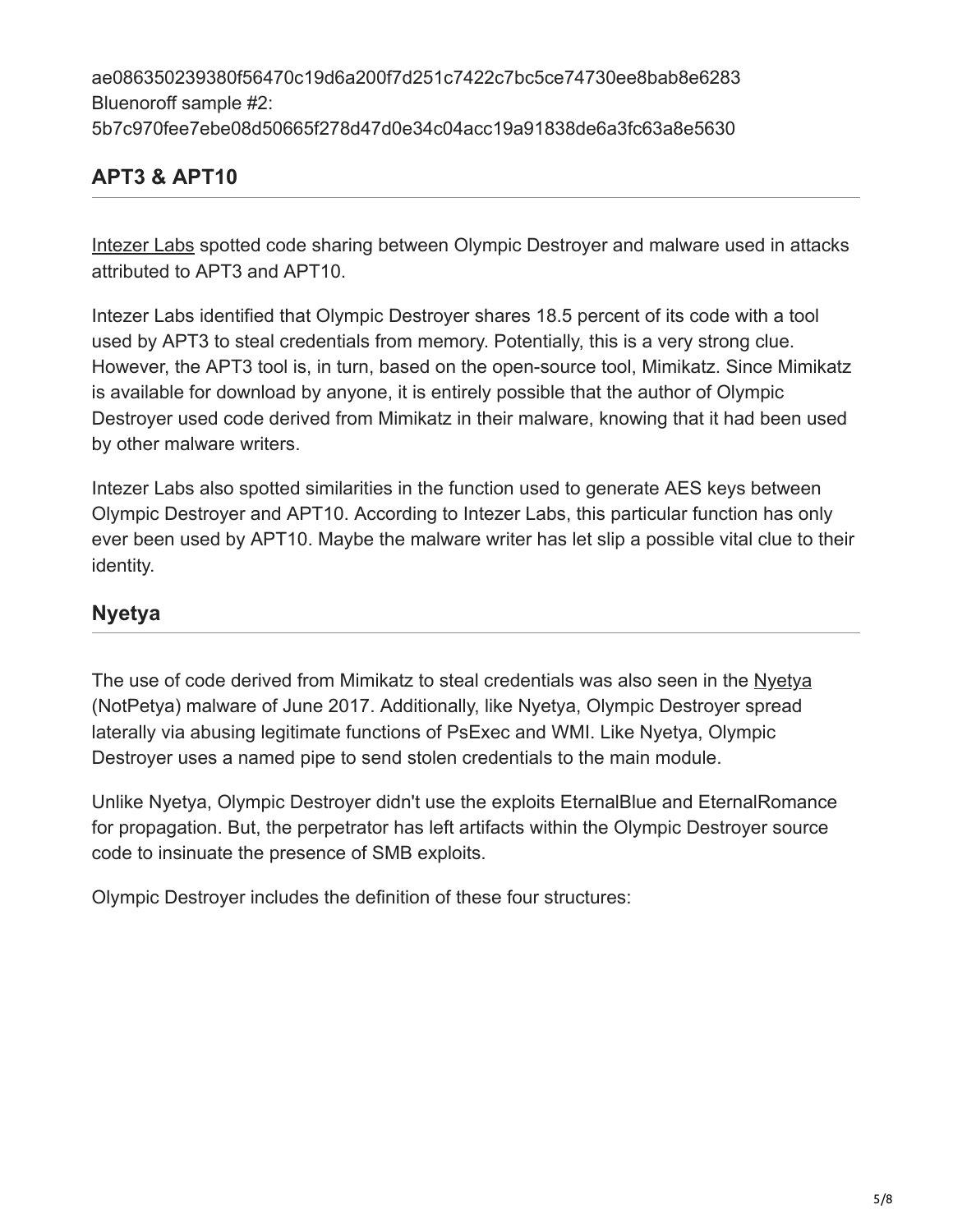

These four structures can also be found in the public EternalBlue [proof of concept:](https://github.com/worawit/MS17-010/blob/master/zzz_exploit.py)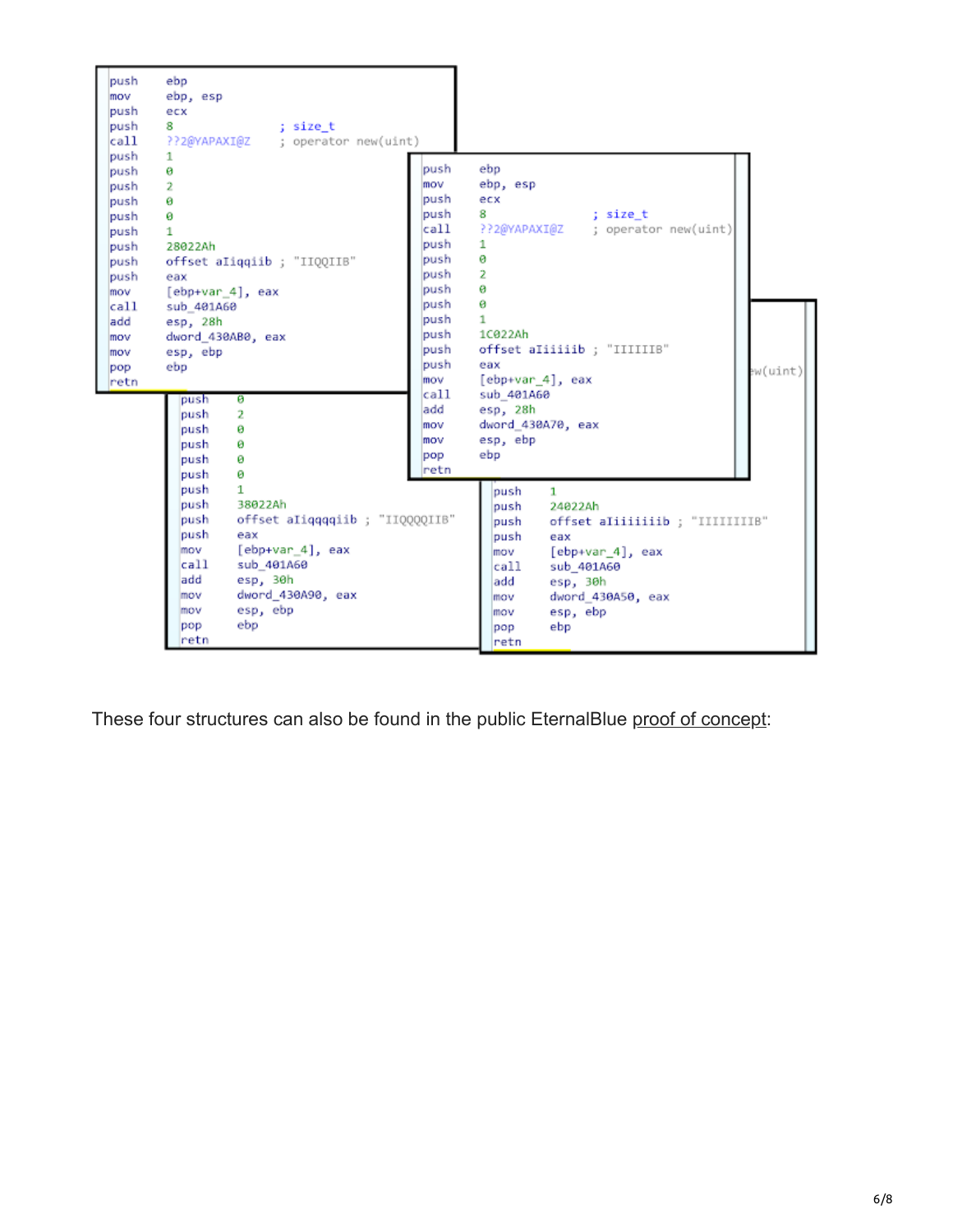```
99
      *****************************
100
      # info for modify session security context
101
      ****************************
102
      WIN7 64 SESSION INFO = \{103
              'SESSION SECCTX OFFSET': 0xa0,
104'SESSION ISNULL OFFSET': 0xba,
               'FAKE_SECCTX': pack('<IIQQIIB', 0x28022a, 1, 0, 0, 2, 0, 1),
105
              'SECCTX SIZE': 0x28,
106
107
      Y
108
109
     WIN7 32 SESSION INFO = \{110
              'SESSION_SECCTX_OFFSET': 0x80,
111
              'SESSION ISNULL OFFSET': 0x96,
112
              'FAKE SECCTX': pack('<IIIIIIB', 0x1c022a, 1, 0, 0, 2, 0, 1),
113
              'SECCTX SIZE': 0x1c,
114
     \mathcal{F}115
116
     # win8+ info
     WIN8 64 SESSION INFO = {
117
118
              'SESSION_SECCTX_OFFSET': 0xb0,
119
              'SESSION_ISNULL_OFFSET': 0xca,
120
              'FAKE_SECCTX': pack('<IIQQQQIIB', 0x38022a, 1, 0, 0, 0, 0, 2, 0, 1),
121
              'SECCTX SIZE': 0x38,
122
     \mathcal{F}123
124
     WIN8 32 SESSION INFO = \{125
              'SESSION SECCTX OFFSET': 0x88,
              'SESSION_ISNULL_OFFSET': 0x9e,
126
              'FAKE_SECCTX': pack('<IIIIIIIIB', 0x24022a, 1, 0, 0, 0, 0, 2, 0, 1),
127
128
              'SECCTX_SIZE': 0x24,
129
    \rightarrow
```
These structures are loaded during runtime, when the Olympic Destroyer is executed, but remain unused. Clearly, the author knew of the EternalBlue PoC, but the reason why these structures are present is obscure. It's likely the author wanted to lay a trap for security analysts to provoke a false positive attribution. Alternatively, we could be seeing the traces of functionality, which never made it into the final malware.

# **Conclusion**

Attribution is hard. Rarely do analysts reach the level of evidence that would lead to a conviction in a courtroom. Many were quick to jump to conclusions, and to attribute Olympic Destroyer to specific groups. However, the basis for such accusations are frequently weak.